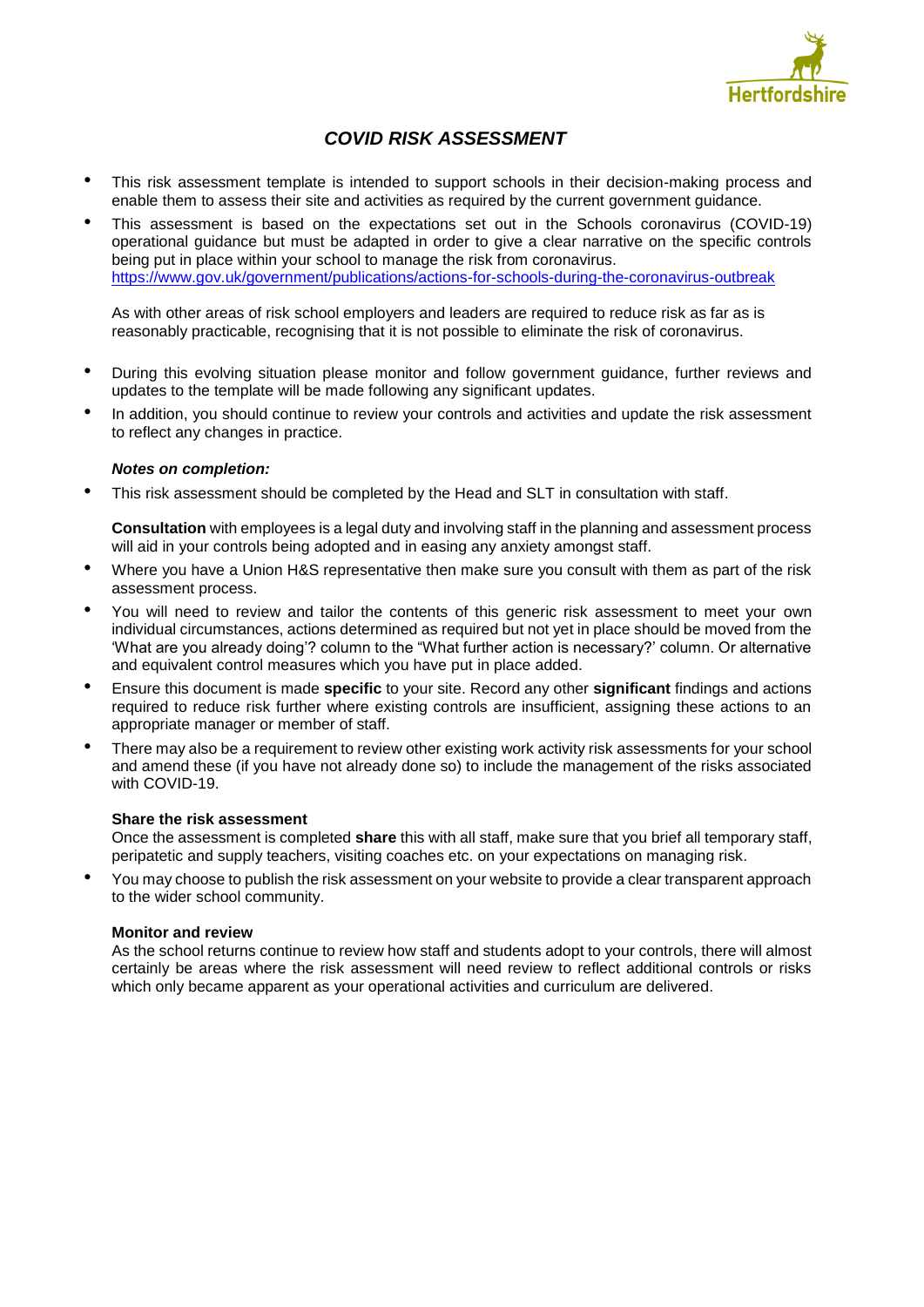*Review and tailor the contents of this generic risk assessment to meet your school's individual circumstances, actions determined as required but not yet in place should be moved*  from the 'What are you already doing'? column to the "What further action is necessary?' column. Record any other **significant** findings and actions required to reduce risk further *where existing controls are insufficient, assigning these actions to an appropriate manager or member of staff.* 

| <b>RISK ASSESSMENT FOR:</b><br>School activities during COVID 19<br>loutbreak      |                                              |  | <b>Hertfordshire</b> |
|------------------------------------------------------------------------------------|----------------------------------------------|--|----------------------|
| <b>Establishment:</b>                                                              | <b>Assessment by:</b>                        |  | Date:                |
| <b>Rivers ESC</b>                                                                  | <b>LH/SLT</b>                                |  | 28/02/2022           |
| <b>Risk assessment number/ref:</b><br>$\vert$ (add your own if so desired): RA-001 | <b>Manager Approval:</b><br>AS - Headteacher |  | Date:<br>28/02/2022  |

**Rev 15: revised to reflect move to Step 4 from July 19th and Schools Operational Guidance** [Actions for schools during the coronavirus outbreak -](https://www.gov.uk/government/publications/actions-for-schools-during-the-coronavirus-outbreak) GOV.UK (www.gov.uk)

**10/8/21** link to Herts Music Service updated, new edition of CIBSE ventilation guidance referenced

**31/08/21 self-isolation requirement–** updated age of young people exempt from self-isolation if a contact of a positive case to under the age of 18 years and 6 months

**02/09/21** link to 'when to contact the LA Covid response team' added

**Rev 16 29/11/21** updated to reflect revised DfE Schools operational guidance (29/11/21) - face coverings now recommended in communal areas, isolation and test on arrival when arriving from abroad, isolation requirements for close contacts of Omicron cases.

Rev 17 16/12/21 updated to reflect move to daily rapid testing for close contacts instead of self-isolation for all fully vaccinated adults and children aged 5 - 18 years 6 months

**Rev 18 4/01/22** updated to reflect DfE guidance change with face coverings in classrooms for Yr 7 and above.

Rev 19 11/1/22 updated to reflect that confirmatory PCR tests are temporarily suspended from 11<sup>th</sup> January for positive lateral flow test results. Text around travel to England from another country also updated (changes highlighted in yellow)

Rev 20 24/1/22 updated to reflect measures implemented under Plan B will be lifted. DfE guidance updated, from 20/1/22 face coverings are no longer advised for pupils, staff and visitors in classrooms. From 27 January, face coverings are no longer advised for pupils, staff and visitors in communal areas.

Rev 21 24/2/22 updated to reflect changes to recommended regular asymptomatic testing, contact tracing and the removal of the legal requirement to self-isolate following a positive test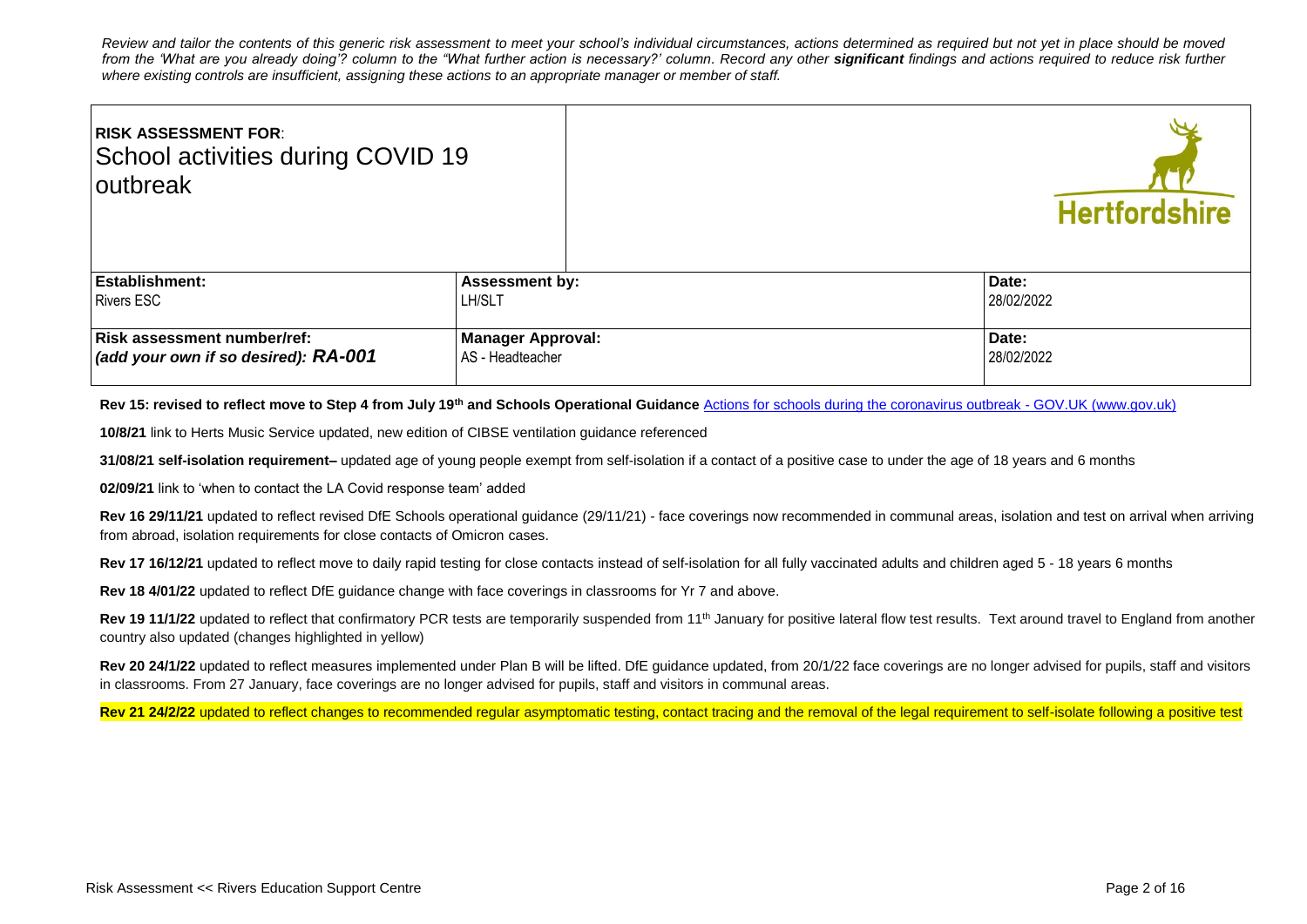| What are the<br>hazards?                                                                      | Who might<br>be harmed<br>and how?                 | What are you already doing?                                                                                                                                                                                                                                                                                                                                                                                                                                                                                                                                                                                                                                                                                                          | What further action is<br>necessary?                                                                                                                                                                                                                                                                                                   | <b>Action by</b><br>who?                                                                        | <b>Action by</b><br>when?                    | <b>Done</b> |
|-----------------------------------------------------------------------------------------------|----------------------------------------------------|--------------------------------------------------------------------------------------------------------------------------------------------------------------------------------------------------------------------------------------------------------------------------------------------------------------------------------------------------------------------------------------------------------------------------------------------------------------------------------------------------------------------------------------------------------------------------------------------------------------------------------------------------------------------------------------------------------------------------------------|----------------------------------------------------------------------------------------------------------------------------------------------------------------------------------------------------------------------------------------------------------------------------------------------------------------------------------------|-------------------------------------------------------------------------------------------------|----------------------------------------------|-------------|
| Individual risk<br>factors meaning<br>staff / pupils<br>more vulnerable<br>to COVID-19        | Staff,<br>Students /<br>pupils / wider<br>contacts | <b>Pupils</b><br>Those pupils who are unable to attend school because they are under specialist<br>care and following specific clinical advice (e.g., a letter from their consultant/GP<br>stating they should refrain from attending school) will be provided with remote<br>education.                                                                                                                                                                                                                                                                                                                                                                                                                                             |                                                                                                                                                                                                                                                                                                                                        | SLT/assigned<br>staff                                                                           | When<br>required                             |             |
| <b>Clinically</b><br>extremely<br>vulnerable (CEV)<br>individuals                             | Spread of<br>COVID <sub>19</sub>                   | Existing individual health care plans in place for pupils/students to be<br>reviewed.<br>Clear message sent to parents that students should not be sent into school if<br>unwell for both Covid-19 and any other illnesses/symptoms.                                                                                                                                                                                                                                                                                                                                                                                                                                                                                                 |                                                                                                                                                                                                                                                                                                                                        |                                                                                                 |                                              |             |
| <b>Shielding for</b><br><b>CEV</b><br>individuals<br>paused<br>on 1 <sup>st</sup> April 2021. |                                                    | <b>Staff</b><br>Individuals previously classed as clinically extremely vulnerable to have a risk<br>assessment undertaken on their role.<br>School to discuss arrangements / concerns with individuals and provide<br>assurance of controls in place (i.e., hand washing, enhanced cleaning,<br>ventilation, managing confirmed / suspected cases, LFD testing) and through<br>the risk assessment process determine if any additional measures are required.<br>This should consider if these staff are able to work from home or in areas / roles<br>where limiting close contact is easier.<br>See https://www.gov.uk/government/publications/guidance-on-shielding-and-<br>protecting-extremely-vulnerable-persons-from-covid-19 | From 1st April 2021 CEV staff<br>were able to return to the<br>workplace<br>In the event of an individual<br>following specific clinical<br>advice (e.g., a letter from their<br>consultant/GP stating they<br>should refrain from attending<br>the workplace) it is strongly<br>recommended that Schools<br>contact their HR Advisor. | Line<br>managers to<br>meet with<br>CEV staff to<br>update R/A's<br>where<br>necessary<br>AS/LH | As and<br>when<br>required                   |             |
|                                                                                               |                                                    | Protect vulnerable workers - Working safely during the coronavirus (COVID-19)<br>pandemic (hse.gov.uk)<br>Encourage vaccine take up for staff and students.                                                                                                                                                                                                                                                                                                                                                                                                                                                                                                                                                                          |                                                                                                                                                                                                                                                                                                                                        | All<br>staff/students                                                                           | When<br>required                             |             |
|                                                                                               |                                                    | <b>Asymptomatic testing (LFD testing)</b><br>Regular testing (twice weekly) still advised for specialist special educational<br>needs and disability (SEND) settings, alternative provision, and SEND units in<br>mainstream schools. If necessary retain some testing capacity on site as an<br>offer to students who are unable to test themselves at home.                                                                                                                                                                                                                                                                                                                                                                        | Settings may be advised by<br>their local public health team<br>to recommend lateral flow<br>device (LFD) tests to manage<br>an outbreak.                                                                                                                                                                                              | All<br>staff/students                                                                           | <b>Twice</b><br>weekly<br>testing<br>advised |             |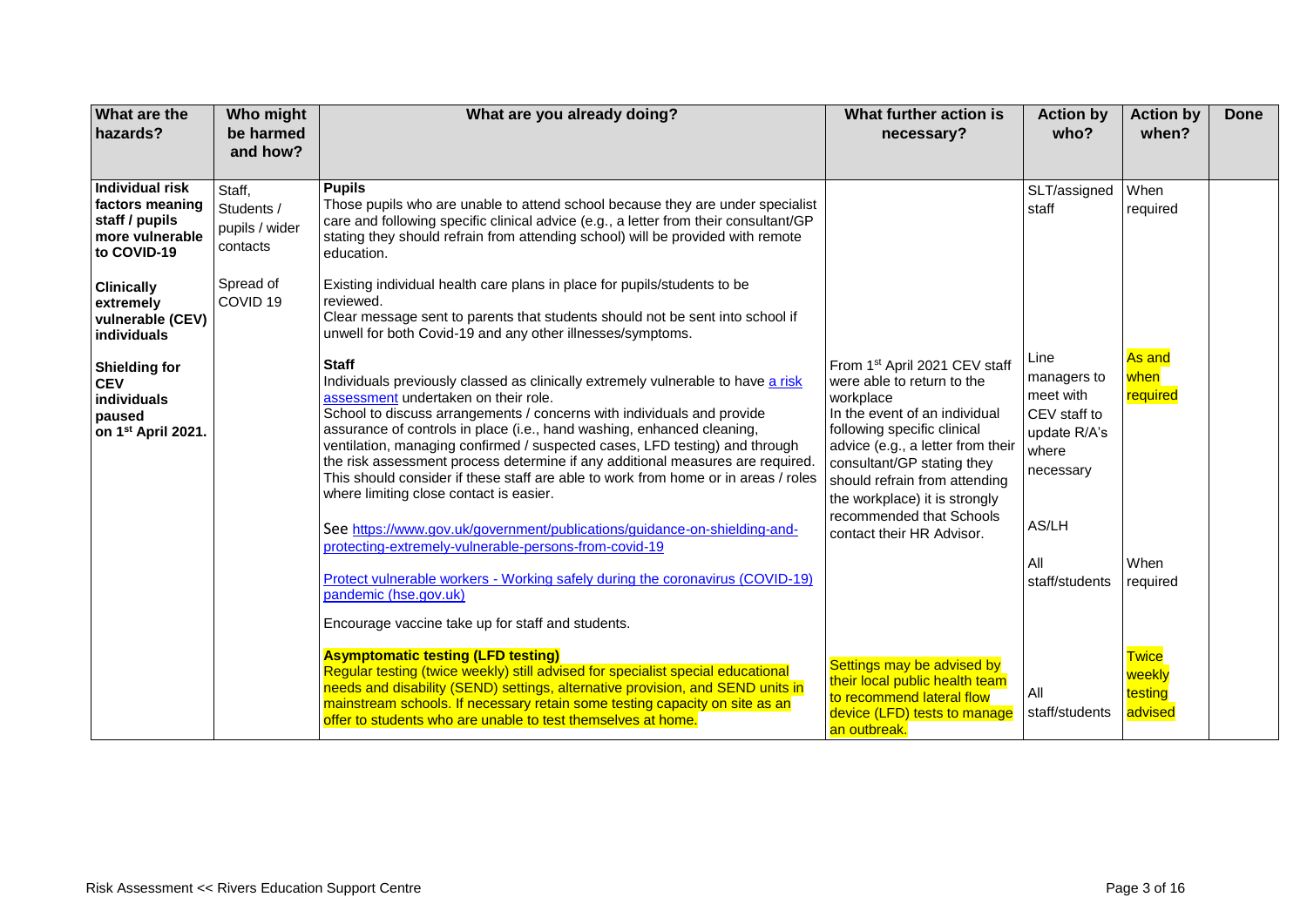| What are the<br>hazards?                                                                                  | Who might<br>be harmed<br>and how?                                                     | What are you already doing?                                                                                                                                                                                                                                                                                                                                                                                                                                                                                                                                                                                                                                                                                                                                                                                                                                                                                                                                                                                                                                                                                                                                                                                                                                                                                                                                                                                                                                                                                                                                                                                                                                                                                               | What further action is<br>necessary?                                                                                                                                                                                                                                                                                          | <b>Action by</b><br>who?             | <b>Action by</b><br>when?                       | <b>Done</b> |
|-----------------------------------------------------------------------------------------------------------|----------------------------------------------------------------------------------------|---------------------------------------------------------------------------------------------------------------------------------------------------------------------------------------------------------------------------------------------------------------------------------------------------------------------------------------------------------------------------------------------------------------------------------------------------------------------------------------------------------------------------------------------------------------------------------------------------------------------------------------------------------------------------------------------------------------------------------------------------------------------------------------------------------------------------------------------------------------------------------------------------------------------------------------------------------------------------------------------------------------------------------------------------------------------------------------------------------------------------------------------------------------------------------------------------------------------------------------------------------------------------------------------------------------------------------------------------------------------------------------------------------------------------------------------------------------------------------------------------------------------------------------------------------------------------------------------------------------------------------------------------------------------------------------------------------------------------|-------------------------------------------------------------------------------------------------------------------------------------------------------------------------------------------------------------------------------------------------------------------------------------------------------------------------------|--------------------------------------|-------------------------------------------------|-------------|
| <b>School</b><br>occupants<br>coming into<br>contact with<br>those with<br><b>Coronavirus</b><br>symptoms | Staff,<br>Students /<br>pupils / wider<br>contacts<br>Spread of<br>COVID <sub>19</sub> | School community clear on main symptoms of coronavirus: a high temperature,<br>a new continuous cough, or a loss of, or change, in their normal sense of taste<br>or smell.<br>Updated public health advice communicated to staff, students and parents, if<br>unwell the advice remains to stay at home and avoid contact with other people.<br>See COVID-19: people with COVID-19 and their contacts - GOV.UK<br>(www.gov.uk)<br>Those with COVID symptoms should order a PCR test and are advised to stay<br>at home and avoid contact with other people while waiting for the test result.<br>Where a student is unwell at school they will be sent home or parents asked to<br>collect.<br>In the event of a suspected case whilst working on site<br>Ensure SLT / Head are notified.<br>Staff and students who are unwell should return home. As far as possible<br>students awaiting collection will be kept away from others in a well-ventilated<br>space in order to reduce the risk of onward transmission. Areas occupied by<br>them to be cleaned after collection (see advice below).<br>Any school staff supervising the child and in close contact to wear a fluid<br>resistant surgical mask, type IIR).<br>Anyone who has had contact with those with symptoms to wash hands<br>thoroughly.<br>All areas occupied and equipment used by the affected person are to be<br>thoroughly cleaned and disinfected (see PHE cleaning advice<br>https://www.gov.uk/government/publications/covid-19-decontamination-in-non-<br>healthcare-settings)<br>Pupils, staff and other adults should follow public health advice on When to self-<br>isolate and what to do - Coronavirus (COVID-19) - NHS (www.nhs.uk) | If a parent or carer insists on a AS/SLT<br>pupil attending school where<br>they have a confirmed or<br>suspected case of COVID-19,<br>a decision to refuse the pupil<br>can be made, if 'in your<br>reasonable judgement', it is<br>necessary to protect other<br>pupils and staff from possible<br>infection with COVID-19. | <b>AS/SLT</b><br>Assigned staff   As | As<br>necessary<br>As<br>necessary<br>necessary |             |
|                                                                                                           |                                                                                        |                                                                                                                                                                                                                                                                                                                                                                                                                                                                                                                                                                                                                                                                                                                                                                                                                                                                                                                                                                                                                                                                                                                                                                                                                                                                                                                                                                                                                                                                                                                                                                                                                                                                                                                           |                                                                                                                                                                                                                                                                                                                               |                                      |                                                 |             |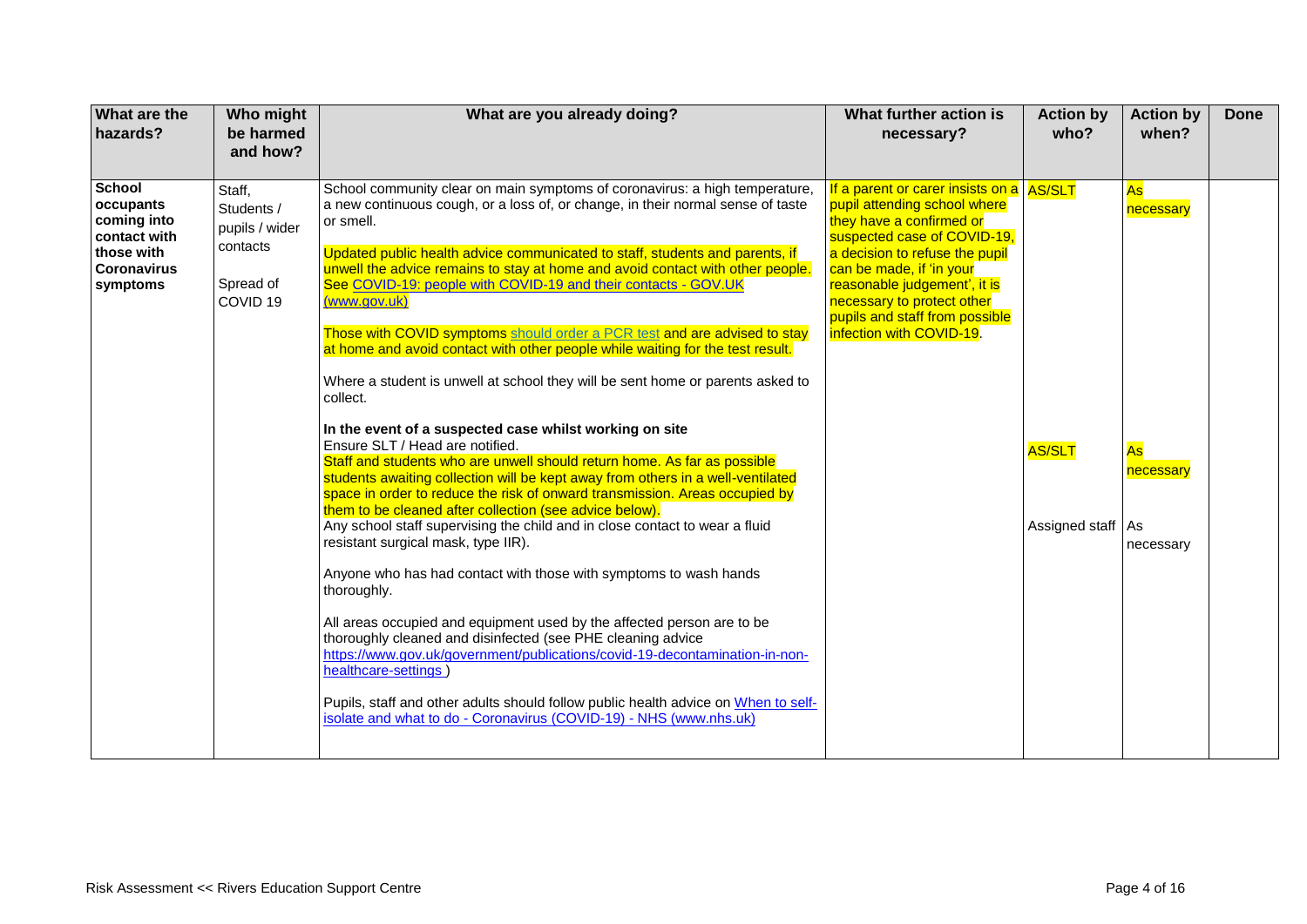| What are the<br>hazards?                                                                                  | Who might<br>be harmed<br>and how?                                                     | What are you already doing?                                                                                                                                                                                                                                                                                                                                                                                                                                                                                                                                                                                                                                           | What further action is<br>necessary?                                                                                                      | <b>Action by</b><br>who?                               | <b>Action by</b><br>when?                            | <b>Done</b> |
|-----------------------------------------------------------------------------------------------------------|----------------------------------------------------------------------------------------|-----------------------------------------------------------------------------------------------------------------------------------------------------------------------------------------------------------------------------------------------------------------------------------------------------------------------------------------------------------------------------------------------------------------------------------------------------------------------------------------------------------------------------------------------------------------------------------------------------------------------------------------------------------------------|-------------------------------------------------------------------------------------------------------------------------------------------|--------------------------------------------------------|------------------------------------------------------|-------------|
| <b>School</b><br>occupants<br>coming into<br>contact with<br>those with<br><b>Coronavirus</b><br>symptoms | Staff,<br>Students /<br>pupils / wider<br>contacts<br>Spread of                        | Testina<br>Staff / pupils who develop symptoms should still be PCR tested. Testing is most<br>sensitive within 3 days of symptoms developing. Guidelines on who can get<br>tested and how to arrange for a test can be found in the COVID-19: getting<br>tested guidance.<br>Tests can be booked online through the NHS website                                                                                                                                                                                                                                                                                                                                       | Staff and pupils who are<br>tested for Covid-19 to inform<br>the school of result and date<br>of test.<br>Additional PCR kits able to be  | All staff and<br>students                              | As soon as<br>result is<br>given                     |             |
|                                                                                                           | COVID <sub>19</sub>                                                                    | https://www.nhs.uk/conditions/coronavirus-covid-19/testing-and-tracing/ Direct<br>link is https://self-referral.test-for-coronavirus.service.gov.uk/antigen/name or<br>call 119 if they have no internet access.<br>Schools were initially provided with 10 PCR home testing kits which can be<br>provided in the exceptional circumstance that you believe an individual may<br>have barriers to accessing testing elsewhere. See<br>https://www.gov.uk/government/publications/coronavirus-covid-19-home-test-<br>kits-for-schools-and-fe-providers. Kits are not be given directly to children, only<br>to adults over the age of 18 or a child's parent or carer. | ordered via https://request-<br>testing.test-for-<br>coronavirus.service.gov.uk/                                                          | Staff and<br>parents of<br>students                    | As<br>necessary                                      |             |
|                                                                                                           |                                                                                        | Positive case(s) in school setting<br>From 24 <sup>th</sup> Feb 2022 whilst no longer a legal requirement those with COVID-19<br>should still self-isolate and not return to school until the end of self-isolation<br>period.<br>See 'when to contact the LA Covid response team'<br>https://thegrid.org.uk/covid-19/key-documents-for-schools<br>COVID.EYSEducation@hertfordshire.gov.uk<br><b>Asymptomatic testing (LFD testing)</b><br>Regular testing (twice weekly) still advised for staff and students in specialist<br>special educational needs and disability (SEND) settings, alternative provision,<br>and SEND units in mainstream schools.             | Settings may be advised by<br>their local public health team<br>to recommend lateral flow<br>device (LFD) tests to manage<br>an outbreak. | All staff and<br>students<br>All staff and<br>students | As<br>necessary<br><b>Twice</b><br>weekly<br>advised |             |
| General<br><b>Transmission of</b><br>COVID-19<br>Ineffective<br>hygiene<br>protocols                      | Staff,<br>Students /<br>pupils / wider<br>contacts<br>Spread of<br>COVID <sub>19</sub> | <b>Hand Hygiene</b><br>Welfare facilities are provided which contain suitable levels of soap and paper<br>towels.<br>All persons to wash hands with soap and water regularly and thoroughly, for at<br>least 20 seconds. Hand washing technique to be adopted as directed by NHS<br>guidance posters in place to reinforce this.<br>Alcohol hand sanitiser used in addition where required. Review existing levels /<br>location of hand sanitiser stations. Provided at reception / entrance/exit points;<br>student entrance /reception.<br>Additional hand sanitiser in circulation spaces / classrooms where required.                                            |                                                                                                                                           | All<br>staff/students                                  | As<br>necessary                                      |             |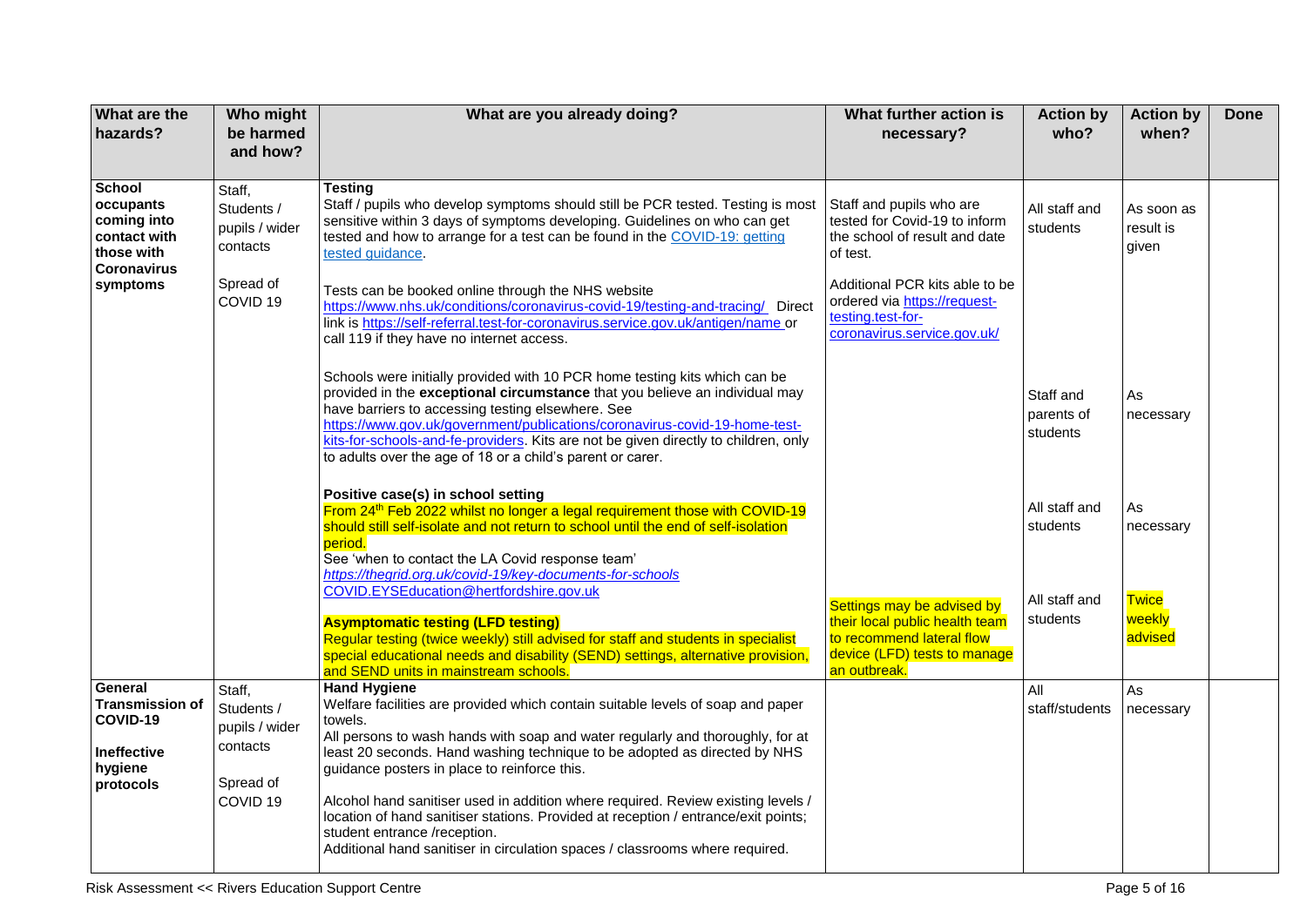| <b>What are the</b><br>hazards?               | Who might<br>be harmed                             | What are you already doing?                                                                                                                                                                                                                                                                                                                                                                                                                                                                                                                                          | What further action is<br>necessary?                                               | <b>Action by</b><br>who? | <b>Action by</b><br>when? | <b>Done</b> |
|-----------------------------------------------|----------------------------------------------------|----------------------------------------------------------------------------------------------------------------------------------------------------------------------------------------------------------------------------------------------------------------------------------------------------------------------------------------------------------------------------------------------------------------------------------------------------------------------------------------------------------------------------------------------------------------------|------------------------------------------------------------------------------------|--------------------------|---------------------------|-------------|
|                                               | and how?                                           |                                                                                                                                                                                                                                                                                                                                                                                                                                                                                                                                                                      |                                                                                    |                          |                           |             |
|                                               |                                                    | Build use into routines staff and pupil routines e.g., on arrival, when returning<br>from breaks, when changing rooms, before / after eating.                                                                                                                                                                                                                                                                                                                                                                                                                        |                                                                                    |                          |                           |             |
|                                               |                                                    | Site staff to regularly clean the hand washing facilities and check consumables.<br>Provide suitable and sufficient rubbish bins for hand towels with regular removal<br>and disposal.                                                                                                                                                                                                                                                                                                                                                                               | Anti-bac wipes and covid bins<br>provided in toilet areas                          | Premises staff   Daily   |                           |             |
|                                               |                                                    | Ensure adequate supplies of soap, hand sanitiser and paper towels and these<br>should be securely stored.                                                                                                                                                                                                                                                                                                                                                                                                                                                            | Regular check on the need for   Premises staff   Daily<br>cleaning products        |                          |                           |             |
|                                               |                                                    | Catch it, kill it, bin it messages reinforced.<br>Staff / students to use tissues when coughing or sneezing and then place the<br>used tissue in the bin before washing hands. (lidded bins in classrooms / other<br>locations for disposal of tissues and other waste)                                                                                                                                                                                                                                                                                              |                                                                                    |                          |                           |             |
|                                               |                                                    | All persons are reminded to not touch their eyes, nose, or mouth if their hands<br>are not clean.                                                                                                                                                                                                                                                                                                                                                                                                                                                                    |                                                                                    |                          |                           |             |
| General<br><b>Transmission of</b><br>COVID-19 | Staff,<br>Students /<br>pupils / wider<br>contacts | Documented cleaning schedule in place, regular cleaning implemented.<br>Ensure that frequent contact points, e.g., door handles, taps, flush handles,<br>toilet door handles, table / desktops, bannisters, telephones, keyboards etc. are                                                                                                                                                                                                                                                                                                                           | Cleaning Schedules given to<br>cleaning staff to be completed<br>on a weekly basis | Premises staff Ongoing   |                           | Yes         |
| Ineffective<br>cleaning                       | Spread of                                          | cleaned and disinfected regularly (i.e., at least twice a day).                                                                                                                                                                                                                                                                                                                                                                                                                                                                                                      | Notices up in communal areas                                                       | LH/Premises<br>staff     | Ongoing                   | Yes         |
| <b>High Contact</b><br>points                 | COVID <sub>19</sub>                                | Cleaning materials (e.g., disinfectant spray / wipes) available to staff.<br>Manufacturer's instructions for dilution, application, PPE and contact times for all<br>detergents and disinfectants to be followed.                                                                                                                                                                                                                                                                                                                                                    |                                                                                    |                          |                           |             |
|                                               |                                                    | Only cleaning products supplied by the school / contract cleaners are to be<br>used.                                                                                                                                                                                                                                                                                                                                                                                                                                                                                 |                                                                                    |                          |                           |             |
|                                               |                                                    | School to obtain the risk assessment from contract cleaning staff for assurance<br>on control measures and their schedule / methods for cleaning the school site.                                                                                                                                                                                                                                                                                                                                                                                                    |                                                                                    |                          |                           |             |
|                                               |                                                    | In the event of a suspected case / confirmed positive case on site<br>For disinfection (e.g., following a suspected case) use a combined detergent<br>disinfectant solution at a dilution of 1000 parts per million (ppm) available<br>chlorine (av.cl.) or a neutral purpose detergent followed by disinfection (1000<br>ppm av.cl.).<br>See PHE advice COVID-19: cleaning of non-healthcare settings guidance<br>if an alternative non-chlorine based disinfectant is used ensure that it is<br>effective against enveloped viruses i.e., a product to BS EN14476. |                                                                                    |                          |                           |             |
|                                               |                                                    | When cleaning a contaminated area:                                                                                                                                                                                                                                                                                                                                                                                                                                                                                                                                   |                                                                                    |                          |                           |             |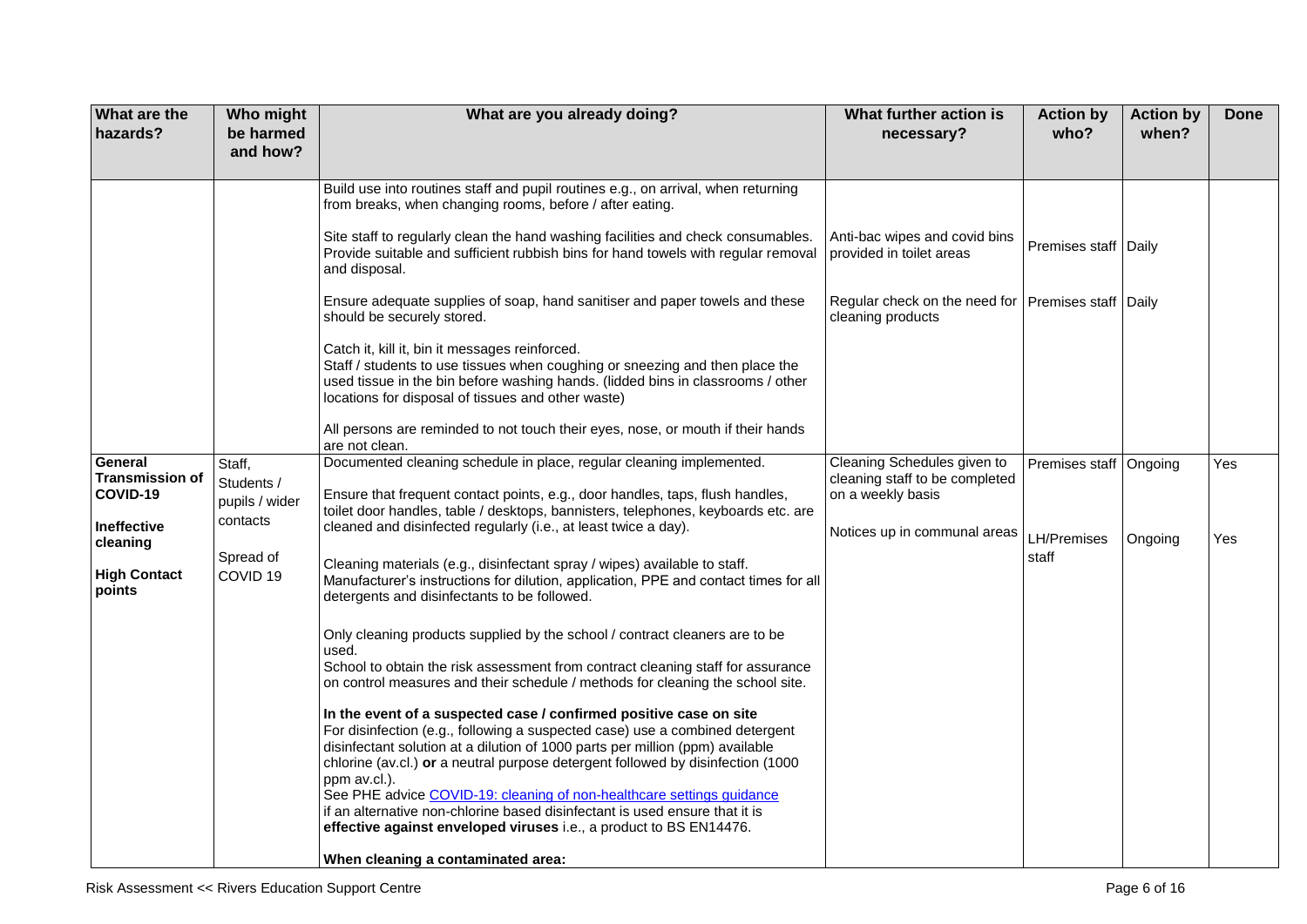| What are the<br>hazards?                      | Who might<br>be harmed<br>and how?                                                     | What are you already doing?                                                                                                                                                                                                                                                                                                                                                                                                                                                                                                                                                                                                                                                                                                                                                                                                                                                                                                                                                                                                                                                                                     | What further action is<br>necessary?                                                                                                                                                                                                                                                                                                                                   | <b>Action by</b><br>who?              | <b>Action by</b><br>when? | <b>Done</b> |
|-----------------------------------------------|----------------------------------------------------------------------------------------|-----------------------------------------------------------------------------------------------------------------------------------------------------------------------------------------------------------------------------------------------------------------------------------------------------------------------------------------------------------------------------------------------------------------------------------------------------------------------------------------------------------------------------------------------------------------------------------------------------------------------------------------------------------------------------------------------------------------------------------------------------------------------------------------------------------------------------------------------------------------------------------------------------------------------------------------------------------------------------------------------------------------------------------------------------------------------------------------------------------------|------------------------------------------------------------------------------------------------------------------------------------------------------------------------------------------------------------------------------------------------------------------------------------------------------------------------------------------------------------------------|---------------------------------------|---------------------------|-------------|
| <b>Poorly</b>                                 | Staff,                                                                                 | Cleaning staff to:<br>• Wear disposable gloves and apron<br>• Wear a fluid resistant surgical mask (Type IIR) if splashing likely<br>• Hands should be washed with soap and water for 20 seconds after all<br>PPE has been removed.<br>PPE to be double-bagged, then stored securely for 72 hours then thrown away<br>in the regular rubbish after cleaning is finished.<br>Any cloths and mop heads used must be disposed of as single use items.<br>Occupied rooms to be kept as well ventilated as possible (by opening external                                                                                                                                                                                                                                                                                                                                                                                                                                                                                                                                                                             | Cleaning staff have open<br>access to relevant equipment<br>Identify any poorly ventilated                                                                                                                                                                                                                                                                             | Premises staff   Ongoing<br>All staff | As                        |             |
| ventilated<br>spaces                          | Students /<br>pupils / wider<br>contacts<br>Spread of<br>COVID <sub>19</sub>           | windows / doors) or via mechanical ventilation systems.<br>Use of CO <sub>2</sub> monitor to help identify if the space is poorly ventilated (CO <sub>2</sub> levels<br>of between 800-1000ppm are indicative of a well-ventilated room.).<br>Where mechanical ventilation is present that removes and circulates air to<br>multiple rooms, increase ventilation rate and recirculation should be turned off<br>adjust these to full fresh air where possible.<br>There is no need to adjust systems that serve only individual rooms or portable<br>units as these operate on 100% recirculation.<br>See HSE guidance and CIBSE COVID-19 ventilation guidance (v5 July 21)<br>In cooler weather open windows just enough to provide constant background<br>ventilation, open windows more fully between classes, during breaks etc. to<br>purge the air in the space.<br>Use heating / additional layers of clothing to maintain comfortable temperatures.<br>Ensure key fire doors are not being compromised / wedged open (those<br>protected stairwells, cross corridor, on single directional routes etc.) | areas and take steps to<br>improve, particularly if CO <sub>2</sub><br>levels are consistently above<br>1500 ppm.<br>Use high level windows where<br>available to minimise drafts.<br>Where low level windows are<br>being opened out onto<br>play/circulation areas then<br>ensure these don't create a<br>risk of pupils running into the<br>edge of an open window. |                                       | necessary                 |             |
| General<br><b>Transmission of</b><br>COVID-19 | Staff,<br>Students /<br>pupils / wider<br>contacts<br>Spread of<br>COVID <sub>19</sub> | If the school is still choosing to retain any other measures which were in<br>adopted previously e.g., soft start, staggering of breaks / lunch etc. then provide<br>details of those in the assessment                                                                                                                                                                                                                                                                                                                                                                                                                                                                                                                                                                                                                                                                                                                                                                                                                                                                                                         | School outbreak management<br>plan to include possibility that<br>it may become necessary to<br>reintroduce 'bubbles' for a<br>temporary period, to reduce<br>mixing between groups                                                                                                                                                                                    |                                       |                           |             |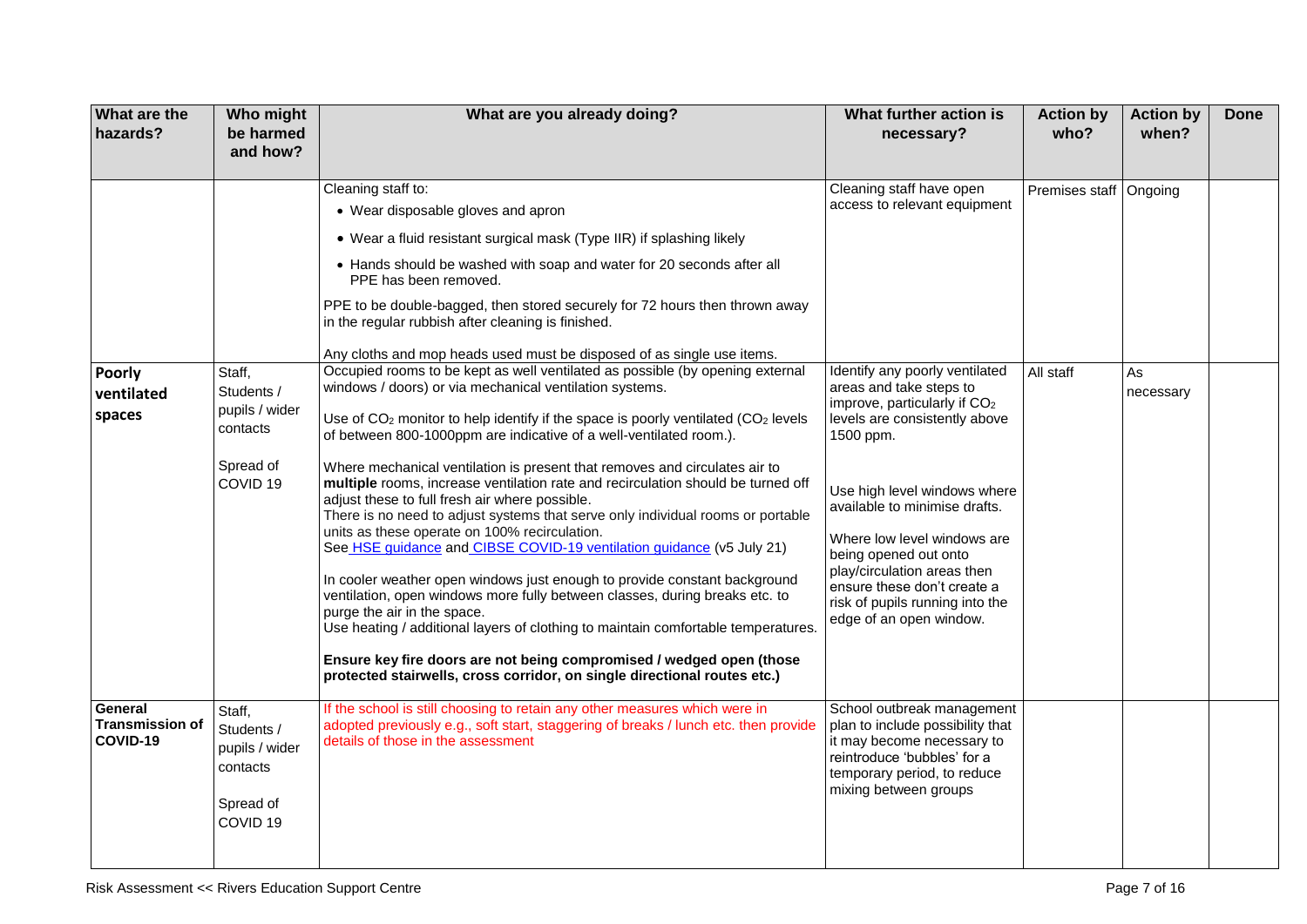| What are the<br>hazards?                                                                                         | Who might<br>be harmed<br>and how?                                                     | What are you already doing?                                                                                                                                                                                                                                                                                                                                                                                                                                                                                                                                                                                                                                                                                                                                                                                                                                                                                                                                                                        | What further action is<br>necessary?                                                                                                                                                                   | <b>Action by</b><br>who? | <b>Action by</b><br>when? | <b>Done</b> |
|------------------------------------------------------------------------------------------------------------------|----------------------------------------------------------------------------------------|----------------------------------------------------------------------------------------------------------------------------------------------------------------------------------------------------------------------------------------------------------------------------------------------------------------------------------------------------------------------------------------------------------------------------------------------------------------------------------------------------------------------------------------------------------------------------------------------------------------------------------------------------------------------------------------------------------------------------------------------------------------------------------------------------------------------------------------------------------------------------------------------------------------------------------------------------------------------------------------------------|--------------------------------------------------------------------------------------------------------------------------------------------------------------------------------------------------------|--------------------------|---------------------------|-------------|
|                                                                                                                  |                                                                                        | <b>Face coverings</b><br>From January 20 <sup>th</sup> face coverings in classrooms were no longer required.<br>From January 27 <sup>th</sup> face coverings were no longer required in communal areas.<br>Any individuals who continue to choose to wear face coverings should be<br>supported to do so.                                                                                                                                                                                                                                                                                                                                                                                                                                                                                                                                                                                                                                                                                          | In the event of a local<br>outbreak the wearing of face<br>coverings may be required to<br>be re-introduced in communal<br>areas or classrooms.                                                        | AS/SLT                   | As<br>necessary           |             |
|                                                                                                                  |                                                                                        | See wider advice on face coverings, these are still advised in crowded and<br>indoor spaces where you may come into contact with people you don't normally<br>meet. This includes public transport and dedicated transport to school.<br>Those wearing face coverings should clean hands before and after touching -<br>including to remove or put them on - and store them in individual, sealable<br>plastic bags between use. See face coverings when to wear one                                                                                                                                                                                                                                                                                                                                                                                                                                                                                                                               |                                                                                                                                                                                                        | All<br>staff/students    | As<br>necessary           |             |
|                                                                                                                  |                                                                                        | <b>Meetings</b><br>Hybrid approach to meetings / parents evenings etc. with use of virtual platforms<br>where appropriate.                                                                                                                                                                                                                                                                                                                                                                                                                                                                                                                                                                                                                                                                                                                                                                                                                                                                         | Systems in place for outreach<br>staff going into schools                                                                                                                                              | <b>KB/Ri/KG</b>          | As required               | Ongoing     |
| General<br><b>Transmission of</b><br>COVID-19 wider<br>use of school by<br>3rd parties /<br>beyond school<br>day | Staff,<br>Students /<br>pupils / wider<br>contacts<br>Spread of<br>COVID <sub>19</sub> | Hiring and lettings risk assessments on use required from provider.<br>No set restrictions on indoor / outdoor capacity limits beyond what the school<br>chooses to impose.<br>Supplementary conditions of hire in place for COVID see<br>https://thegrid.org.uk/health-and-safety-offsite-visits-premises/health-and-<br>safety/premises-and-site-related<br>Room layouts and areas able to be accessed agreed with hirer.<br>Time of hire avoids any unnecessary mixing with members of the school<br>community.<br>Welfare facilities and adequate supplies of soap/water, paper towels, hand<br>sanitiser etc. are provided.<br>Consider how well ventilated the hired space is and if this can be improved, for<br>example by opening windows / doors where appropriate.<br>Provide additional signage, if required, for hired spaces to remind users on hand<br>washing etc.<br>All areas used, particularly touch surfaces are cleaned before / after use / before<br>occupation by school. | Hirings / lettings to be<br>reviewed in line with national<br>advice. In the event of a local<br>outbreak additional measures<br>may be required.<br>See also Sport England FAQs<br>on return of sport |                          |                           |             |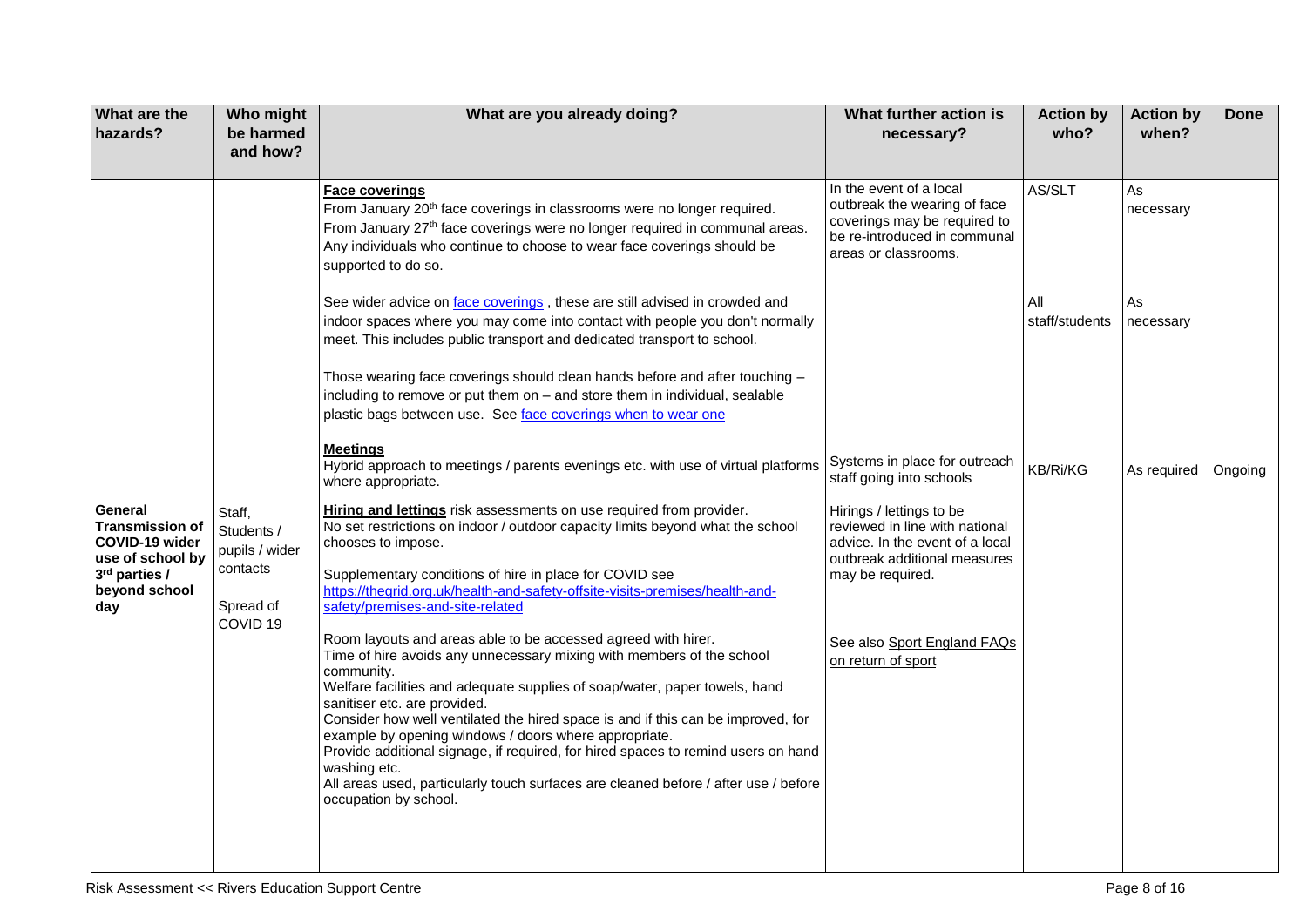| and how?                                                                                                                                                                                                                                                                                                                                                                                        |                          | when?   |  |
|-------------------------------------------------------------------------------------------------------------------------------------------------------------------------------------------------------------------------------------------------------------------------------------------------------------------------------------------------------------------------------------------------|--------------------------|---------|--|
| Breakfast and afterschool clubs - risk assessments on delivery required from                                                                                                                                                                                                                                                                                                                    |                          |         |  |
| providers. These should consider all current guidance.                                                                                                                                                                                                                                                                                                                                          |                          |         |  |
| See protective measures for holiday and after school clubs, and other out of<br>school settings                                                                                                                                                                                                                                                                                                 |                          |         |  |
| In the event of a local<br><b>Performances</b><br>outbreak additional measures                                                                                                                                                                                                                                                                                                                  |                          |         |  |
| may be required. School<br>Audiences indoor / outdoor have been permitted since May 17 <sup>th</sup> 2021 (see also<br>outbreak management plan<br>performing Arts guidance).<br>to consider any individual                                                                                                                                                                                     |                          |         |  |
| events. Be prepared to<br>For all indoor spaces, maximise natural ventilation (through opening windows<br>change or cancel events<br>and doors or using mechanical systems wherever possible-see ventilation and<br>depending on the scale of the<br>music).<br>outbreak, associated risks,<br>and advice from the HCC<br>Public Health team.                                                   |                          |         |  |
| <b>Visitors</b><br>Access to &<br>Staff,                                                                                                                                                                                                                                                                                                                                                        | SLT/Admin                | Ongoing |  |
| Ensure all visitors / building users are aware of school's expectations. They<br>Students /<br>egress from site<br>must follow any school expectations on face coverings, hand washing / use of<br>pupils / wider<br>sanitiser on entry and adhere to any restrictions on accessing parts of the<br>contacts<br>building stipulated by the school.                                              |                          |         |  |
| Spread of<br>Volunteers, temporary / supply staff, sports coaches and other providers are<br>briefed on school's arrangements for managing and minimising risk.<br>COVID <sub>19</sub>                                                                                                                                                                                                          |                          |         |  |
| Signage in reception regarding good hygiene.<br>Use of Perspex screens for open receptions.                                                                                                                                                                                                                                                                                                     |                          |         |  |
| In the event of a local<br>PE / school sport<br><b>Curriculum</b><br>No restrictions on how many people can take part in sport indoors / outdoors.<br>outbreak additional measures<br>activities<br>No set restrictions on activities - continue to follow relevant National Governing<br>may be required. School<br>Bodies guidance.<br>outbreak management plan<br>to consider any individual | Assigned staff   Ongoing |         |  |
| events. Be prepared to<br>See guidance on grassroot sports for public and sport providers, safe provision<br>change or cancel events<br>and facilities, and guidance from Sport England<br>depending on the scale of the<br>outbreak, associated risks,                                                                                                                                         |                          |         |  |
| See advice and FAQs from Association for Physical Education, AfPE have also<br>and advice from the HCC<br>published a model risk assessment for PE. https://www.afpe.org.uk/physical-<br>Public Health team.<br>education/coronavirus-guidance-support/                                                                                                                                         |                          |         |  |
| Science / DT<br>For secondary science and DT see also CLEAPPS advice (GL343) for                                                                                                                                                                                                                                                                                                                |                          |         |  |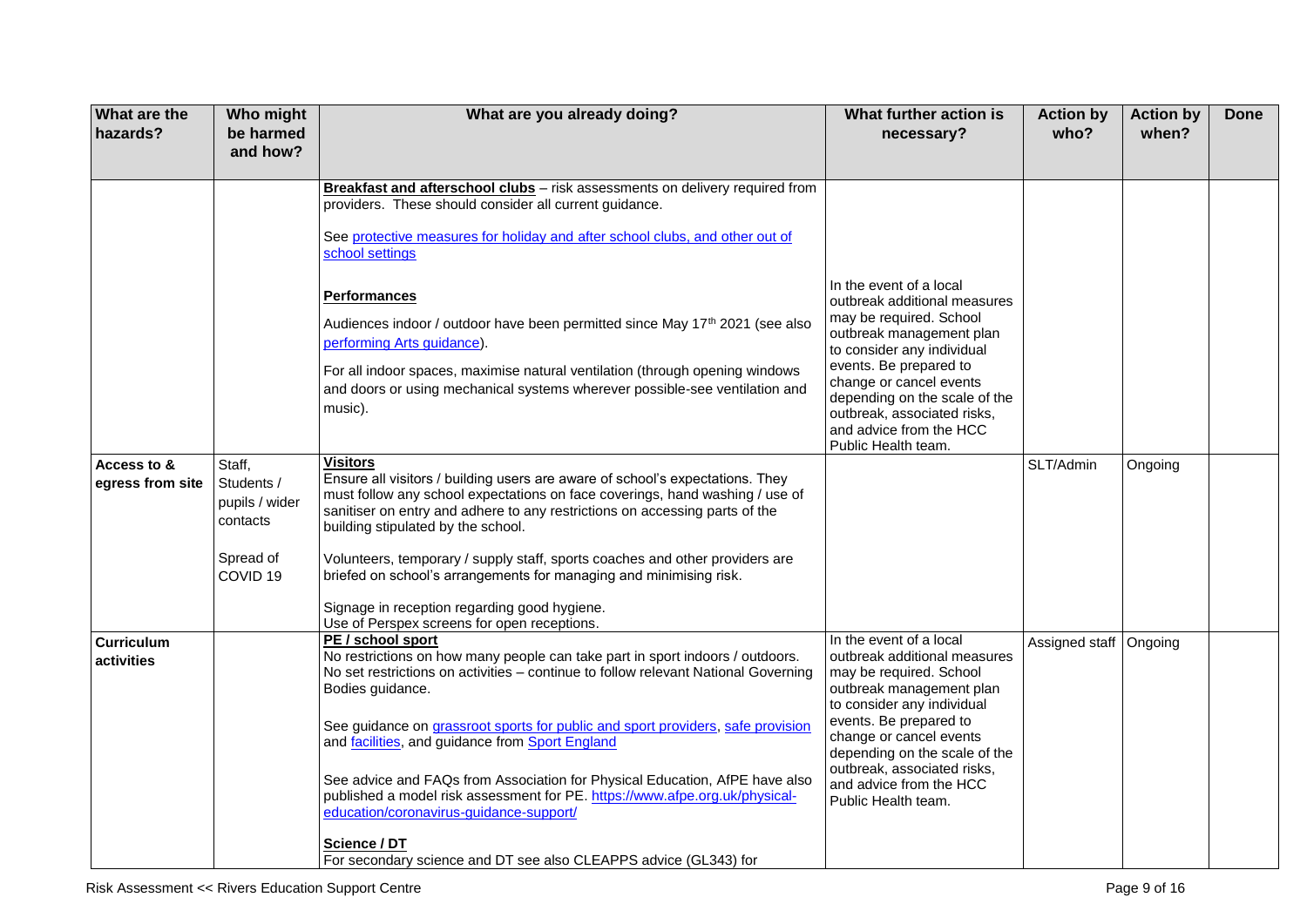| <b>What are the</b><br>hazards?    | Who might<br>be harmed<br>and how?                                                     | What are you already doing?                                                                                                                                                                                                                                                                                                                                                                                                                                                                                                                                                                                                                                                                                                                                                                                                                                                                                                                                                                                                                                                                                             | What further action is<br>necessary?                                                                                                                                                                                                   | <b>Action by</b><br>who?            | <b>Action by</b><br>when? | <b>Done</b> |
|------------------------------------|----------------------------------------------------------------------------------------|-------------------------------------------------------------------------------------------------------------------------------------------------------------------------------------------------------------------------------------------------------------------------------------------------------------------------------------------------------------------------------------------------------------------------------------------------------------------------------------------------------------------------------------------------------------------------------------------------------------------------------------------------------------------------------------------------------------------------------------------------------------------------------------------------------------------------------------------------------------------------------------------------------------------------------------------------------------------------------------------------------------------------------------------------------------------------------------------------------------------------|----------------------------------------------------------------------------------------------------------------------------------------------------------------------------------------------------------------------------------------|-------------------------------------|---------------------------|-------------|
|                                    |                                                                                        | suggested considerations in undertaking practical work.<br><b>CLEAPSS Home page</b><br><b>Music Singing and wind / brass instruments</b><br>No limits on the number of people who can sing indoors or outdoors. However,<br>there is increased risk of aerosol transmission with volume and larger numbers<br>of individuals within a confined space.<br>Where using indoor spaces ensure good ventilation through the use of<br>mechanical systems and/or opening windows and doors.<br>Use larger rooms with high ceilings (school Hall) for larger groups.<br>Encouraging the use of outside space where practical<br>Additional guidance and supplementary risk assessment on music lessons in<br>school has been produced by Herts Music service.<br>https://www.hertsmusicservice.org.uk/schools-area/covid-quidance-for-schools-<br>herts-music-service.aspx<br><b>Offsite visits</b><br>Separate Off site visits risk assessment to be undertaken and include IPC<br>measures.<br>For international travel see<br>Travel to England from another country during coronavirus (COVID-19) -<br>GOV.UK (www.gov.uk) | Requirements (and broader<br>international travel policy) is<br>subject to change,<br>contingency plans required.<br>Children 17 and under do not<br>have to take any COVID-19<br>travel tests or quarantine on<br>arrival in England. |                                     |                           |             |
| Canteen use /<br><b>lunchtimes</b> | Staff,<br>Students /<br>pupils / wider<br>contacts<br>Spread of<br>COVID <sub>19</sub> | Reinforce good hand hygiene prior to eating food.<br>Hand sanitiser should be available at the entrance of any room where people<br>eat and should be used by all persons when entering and leaving the area.<br><b>Canteen use</b><br>Food operators continue to follow Food Standard Agency's (FSA) guidance on<br>good hygiene practices in food preparation and their Hazard Analysis and<br>Critical Control Point (HACCP) processes.<br>Payments should be taken by contactless methods wherever possible. (Risks<br>from fingerprint contact payment considered low if handwashing / sanitizing is<br>enforced).                                                                                                                                                                                                                                                                                                                                                                                                                                                                                                 |                                                                                                                                                                                                                                        | All staff/<br>students/<br>visitors | Ongoing                   |             |
| <b>Minibus use</b>                 | Staff,<br>Students /<br>pupils / wider<br>contacts                                     | Vehicle contact points (handles, keys, display and controls etc.) to be cleaned<br>regularly (sanitiser / disinfectant wipes to be available on the vehicle).<br>Use hand sanitizer on entering / leaving vehicle.<br>Switch ventilation systems on and set to draw fresh air in, not recirculate air                                                                                                                                                                                                                                                                                                                                                                                                                                                                                                                                                                                                                                                                                                                                                                                                                   | Appropriate PPE / cleaning<br>products available in school<br>vehicles                                                                                                                                                                 | Assigned staff   Ongoing            |                           |             |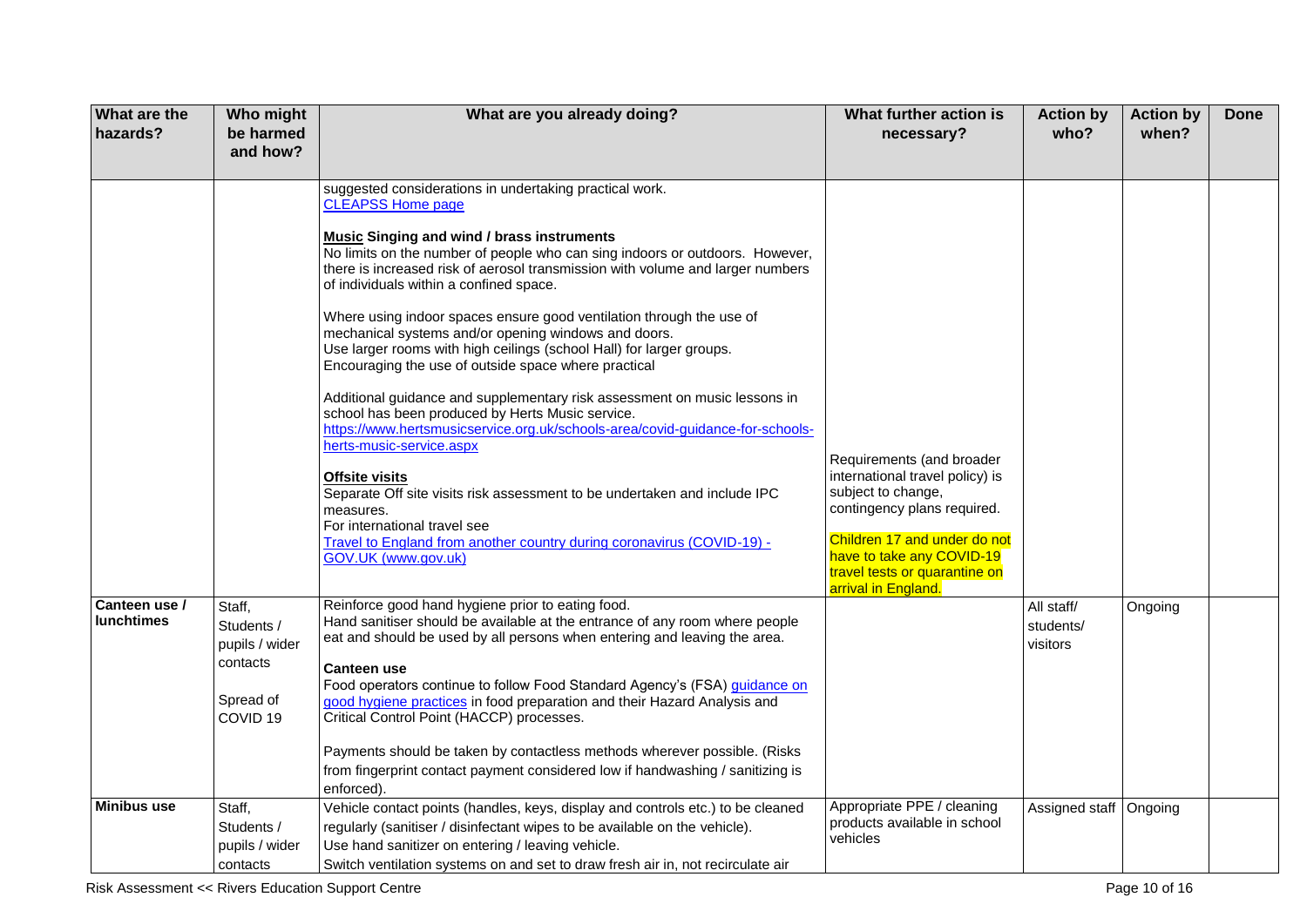| <b>What are the</b><br>hazards?        | Who might<br>be harmed<br>and how?                                                     | What are you already doing?                                                                                                                                                                                                                                                                                                                                                                                                                                                  | What further action is<br>necessary?                                                                                                                                | <b>Action by</b><br>who?             | <b>Action by</b><br>when? | <b>Done</b> |
|----------------------------------------|----------------------------------------------------------------------------------------|------------------------------------------------------------------------------------------------------------------------------------------------------------------------------------------------------------------------------------------------------------------------------------------------------------------------------------------------------------------------------------------------------------------------------------------------------------------------------|---------------------------------------------------------------------------------------------------------------------------------------------------------------------|--------------------------------------|---------------------------|-------------|
|                                        | Spread of                                                                              | to improve ventilation.                                                                                                                                                                                                                                                                                                                                                                                                                                                      |                                                                                                                                                                     |                                      |                           |             |
|                                        | COVID <sub>19</sub>                                                                    | Windows to be open for ventilation (open partially if cold).                                                                                                                                                                                                                                                                                                                                                                                                                 |                                                                                                                                                                     |                                      |                           |             |
| <b>School</b><br><b>Swimming pools</b> | Staff,<br>Students /<br>pupils / wider<br>contacts<br>Spread of<br>COVID <sub>19</sub> | See COVID 19 considerations for swimming<br>Review swimming pool risk assessment and operating procedures.<br>https://thegrid.org.uk/health-and-safety-offsite-visits-premises/health-and-<br>safety/health-and-safety-topics/swimming<br>The Government has removed the capacity limits, bather load can return to pre<br>Covid capacity levels.<br>Follow PWTAG and Swim England advice.<br>Mechanical ventilation should operate on 100% fresh air with no recirculation. | Swim England has published<br>a best practice guide and<br>advice on running safe events<br>https://swimming.app.box.com<br>/s/fah5p9g3fi5xnd1jbalpedmd<br>avc4dvpv |                                      |                           |             |
|                                        |                                                                                        | Pool cleaning procedures are detailed in Pool's NOP.<br>Hiring and lettings risk assessments on delivery, bather numbers and social<br>distancing required from hirers.<br>Ensure these are robust and follow national advice from Swim England. School<br>to provide their operating procedures to hirers (NOP/EAP).<br>Areas used to be cleaned after use / before occupation by school.                                                                                   |                                                                                                                                                                     |                                      |                           |             |
| <b>Contractors</b>                     | Contractors,<br>Staff,<br>Students /<br>pupils / wider<br>contacts,                    | School and any on site contractors (Catering, cleaning, FM provider etc.) to co-<br>operate and share risk assessments.<br>All contractors will read and comply with signs in reception regarding good<br>hygiene.<br>Staff and contractors are to maintain respectful distance between themselves<br>and others (1M+ where practical).                                                                                                                                      | Contractors to adhere to<br>covid-safe guidance whilst on<br>site                                                                                                   | Admin staff                          | Ongoing                   |             |
|                                        | Spread of<br>COVID <sub>19</sub>                                                       | All contractors are to wash their hands or use alcohol-based hand sanitiser upon<br>entering the site.<br>Agree approach to scheduled / ongoing building works.<br>Where works can be conducted outside of the school day they should be.                                                                                                                                                                                                                                    |                                                                                                                                                                     |                                      |                           |             |
|                                        |                                                                                        | School to seek confirmation of the contractor's method statement / risk<br>assessment.                                                                                                                                                                                                                                                                                                                                                                                       |                                                                                                                                                                     |                                      |                           |             |
| <b>Provision of first</b><br>aid       | Staff,<br>Students /<br>pupils / wider<br>contacts                                     | Where reasonable physical contact should be kept to a minimum e.g., pupils<br>apply cold pack, wipe, plaster where able to do so.<br>Wash hands before / after treatment.                                                                                                                                                                                                                                                                                                    | Extensive PPE to be made<br>available for 1st aid trained<br>staff – kept in school offices                                                                         | 1 <sup>st</sup> aid trained<br>staff | Ongoing                   |             |
|                                        | Spread of<br>COVID <sub>19</sub>                                                       | Those administering first aid should wear PPE appropriate to the circumstances.<br>Where the injury was significant and thus required close care for an extended<br>period then it would be reasonable to provide PPE.<br>All PPE should be worn properly and removed with care. Wash hands<br>immediately and thoroughly before and after removing PPE.                                                                                                                     |                                                                                                                                                                     |                                      |                           |             |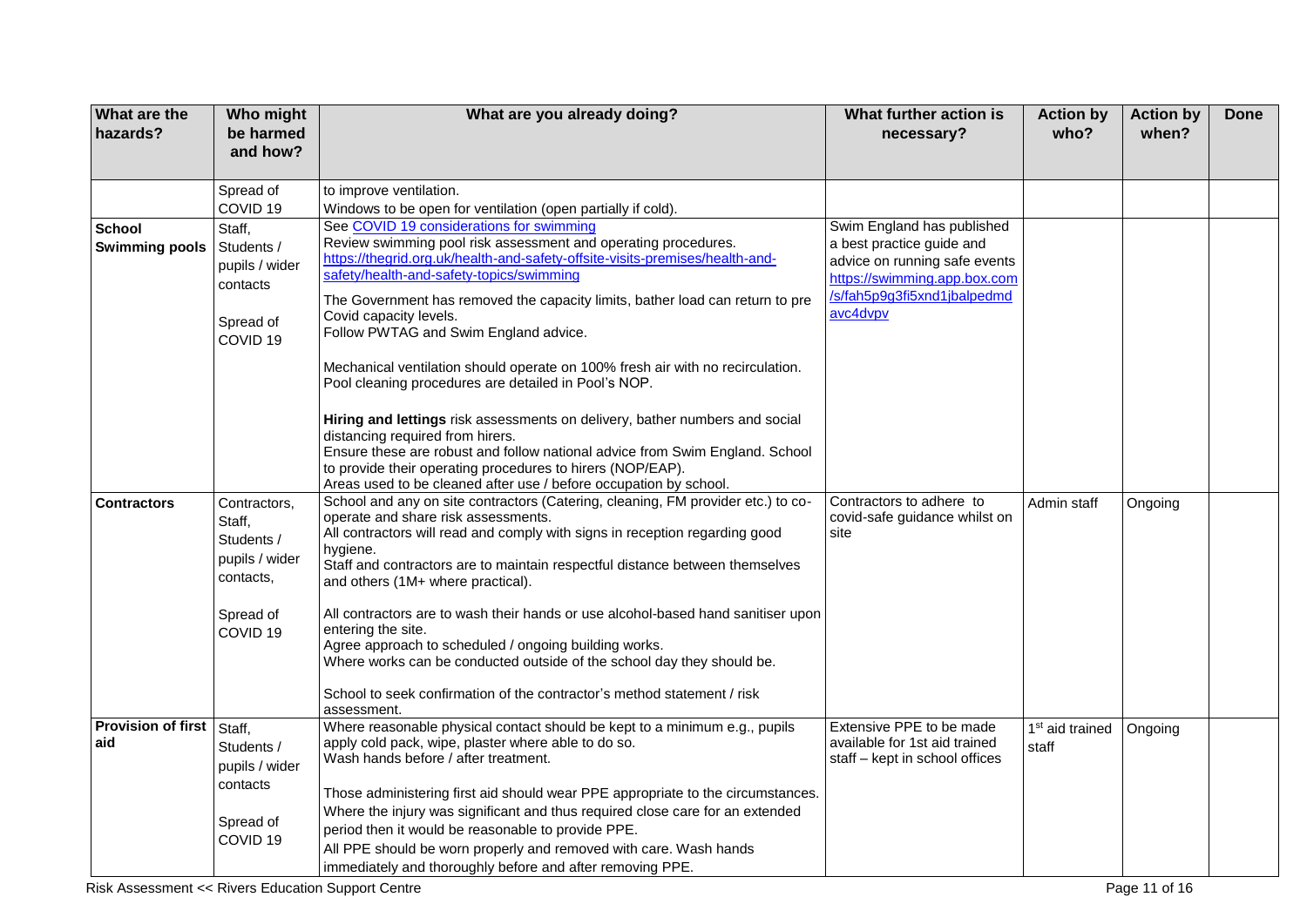| <b>What are the</b><br>hazards?                     | Who might<br>be harmed<br>and how?                                                     | What are you already doing?                                                                                                                                                                                                                                                                                                                                                                                                                                                                                                                                                                                                                                                                                                                                                                                                                                                                                | What further action is<br>necessary?                                                        | <b>Action by</b><br>who?  | <b>Action by</b><br>when? | <b>Done</b> |
|-----------------------------------------------------|----------------------------------------------------------------------------------------|------------------------------------------------------------------------------------------------------------------------------------------------------------------------------------------------------------------------------------------------------------------------------------------------------------------------------------------------------------------------------------------------------------------------------------------------------------------------------------------------------------------------------------------------------------------------------------------------------------------------------------------------------------------------------------------------------------------------------------------------------------------------------------------------------------------------------------------------------------------------------------------------------------|---------------------------------------------------------------------------------------------|---------------------------|---------------------------|-------------|
|                                                     |                                                                                        | See also 'provision of personal care' and 'Suspected case whilst working<br>on site'.<br>First aiders to be aware of advice on CPR from The Resuscitation Council<br>Resuscitation Council UK Statement on COVID-19 in relation to CPR and<br>resuscitation in first aid and community settings   Resuscitation Council UK                                                                                                                                                                                                                                                                                                                                                                                                                                                                                                                                                                                 |                                                                                             |                           |                           |             |
| <b>Provision of</b><br>personal care                | Staff,<br>Students /<br>pupils / wider<br>contacts<br>Spread of<br>COVID <sub>19</sub> | Additional PPE in place if required e.g., for intimate care, to be risk assessed<br>and to be based on nature of task and level of contact (e.g., disposable apron,<br>gloves, fluid resistant surgical mask (type IIR) and if there is a risk of splashing<br>to the eyes e.g., coughing, spitting, vomiting then eye protection (e.g., face<br>shield / visor) should be worn.) Face visors or shields should not be worn as an<br>alternative to face coverings. Ensure any reusable PPE such as face visors are<br>cleaned after use.<br>If direct care of student with COVID symptoms (such as for a very young child or<br>a child with complex needs) is required then staff giving care to wear a fluid<br>resistant surgical mask, disposable apron and gloves.<br>All PPE should be worn properly and removed with care. Wash hands<br>immediately and thoroughly before and after removing PPE. | Extensive PPE to be made<br>available for 1st aid trained<br>staff - kept in school offices | AC/MMcD<br>Assigned staff | Ongoing                   |             |
| <b>Premises safety</b>                              | Staff,<br>Students /<br>pupils<br>Wider<br>safeguarding/<br>safety risks               | Ensure all 'normal' tasks / compliance checks are being carried out/planned<br>such as fire alarm testing, legionella controls, servicing of equipment, PAT<br>testing etc.<br>Ensure all key services are operational<br>Legionella<br>Any new 'seldomly' used water outlets to be flushed weekly.<br>Post any lockdown / in the event of closure of any part of the building i.e., where<br>weekly flushing of outlets has not taken place then chlorination / flushing of<br>whole system should take place.<br>Ensure key fire doors are not being compromised / wedged open (those<br>protected stairwells, cross corridor, on single directional routes etc.)                                                                                                                                                                                                                                        | Termly checklists carried out<br>at both sites                                              | H&S team                  | Ongoing                   |             |
| Lack of<br>awareness of<br>PHE / school<br>controls | Staff,<br>Students /<br>pupils / wider<br>contacts<br>Spread of<br>COVID <sub>19</sub> | All staff consulted on plans and risk assessment.<br>Parents/ carers and pupils informed of measures in place to protect them<br>Posters will be displayed in the reception, welfare areas and in suitable places<br>around site.<br>Clear briefing for all personnel on site, warning them of the risks posed by the<br>virus as well as the control measures outlined in this assessment and from<br>government guidance.                                                                                                                                                                                                                                                                                                                                                                                                                                                                                | Staff informed on Covid RA<br>updates                                                       | <b>SLT</b>                | Ongoing                   |             |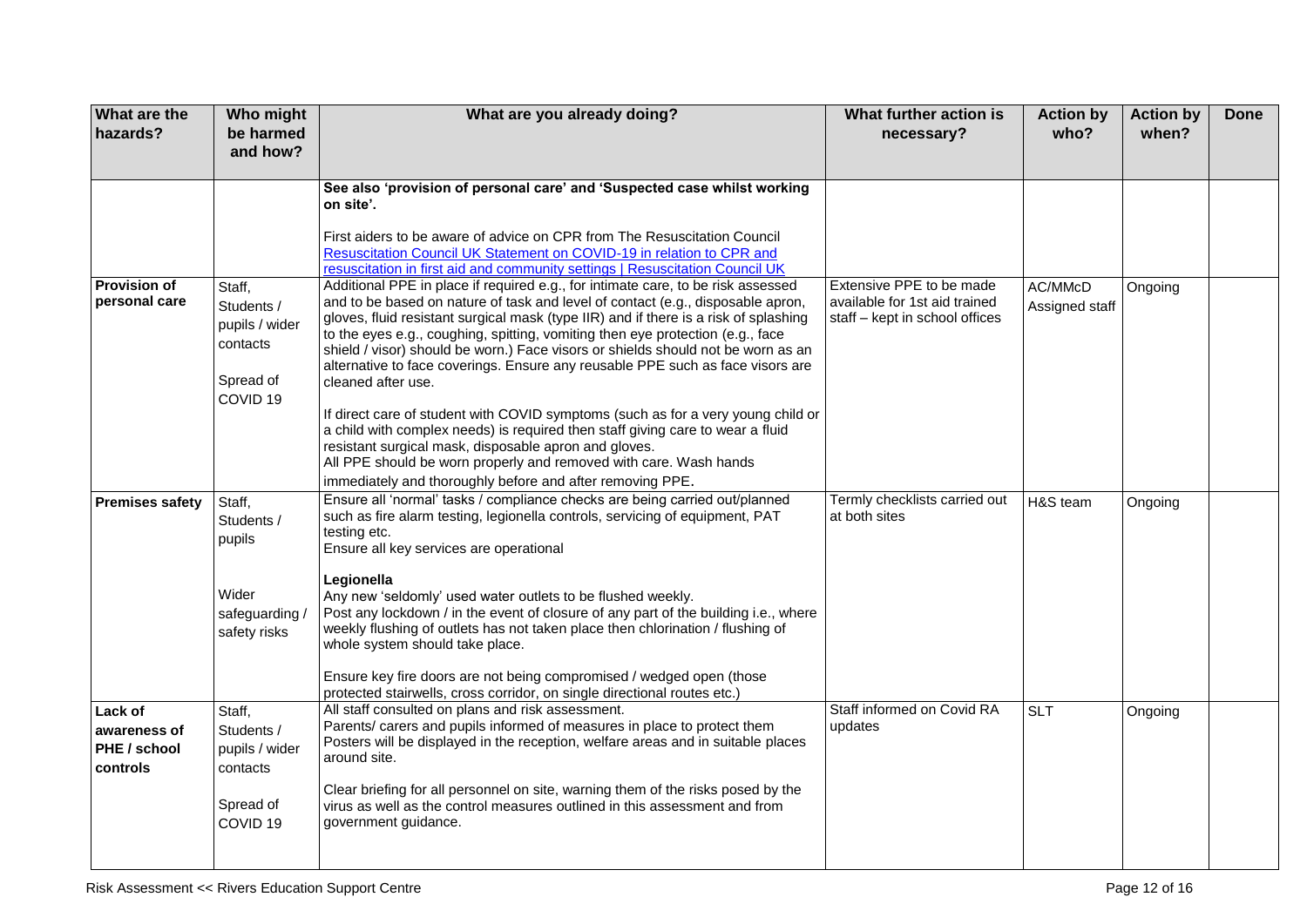| What are the<br>hazards? | Who might<br>be harmed<br>and how?                                                                            | What are you already doing?                                                                                                                                                                                                                                                                                                                                                                                   | What further action is<br>necessary?                                                                                                                                                                                                       | <b>Action by</b><br>who? | <b>Action by</b><br>when? | Done |
|--------------------------|---------------------------------------------------------------------------------------------------------------|---------------------------------------------------------------------------------------------------------------------------------------------------------------------------------------------------------------------------------------------------------------------------------------------------------------------------------------------------------------------------------------------------------------|--------------------------------------------------------------------------------------------------------------------------------------------------------------------------------------------------------------------------------------------|--------------------------|---------------------------|------|
|                          |                                                                                                               | Volunteers, peripatetic, temporary / supply staff, sports coaches and other<br>providers are briefed on school's arrangements for managing and minimising<br>risk.                                                                                                                                                                                                                                            | Covid R/A on website                                                                                                                                                                                                                       | <b>SLT</b>               | Ongoing                   |      |
| <b>Staffing levels</b>   | Staff,<br>Students /<br>pupils<br>Spread of<br>COVID <sub>19</sub><br>Wider<br>safeguarding /<br>safety risks | Dynamic decisions on staffing levels made dependent on numbers / needs of<br>pupils present in school.<br>Reviewed to ensure adequate number of staff in attendance to maintain an<br>appropriate ratio with pupils and ensure key competencies (first aid etc.<br>maintained)<br>Options such as supply staff, splitting classes, SLT cover, partial closure may be<br>required in event of staff shortages. | Local operational decisions on SLT<br>partial closure / closure to be<br>made in event of insufficient<br>available staff to supervise<br>pupils. With a move to remote<br>learning in such<br>circumstances for those pupils<br>affected. |                          | As<br>necessary           |      |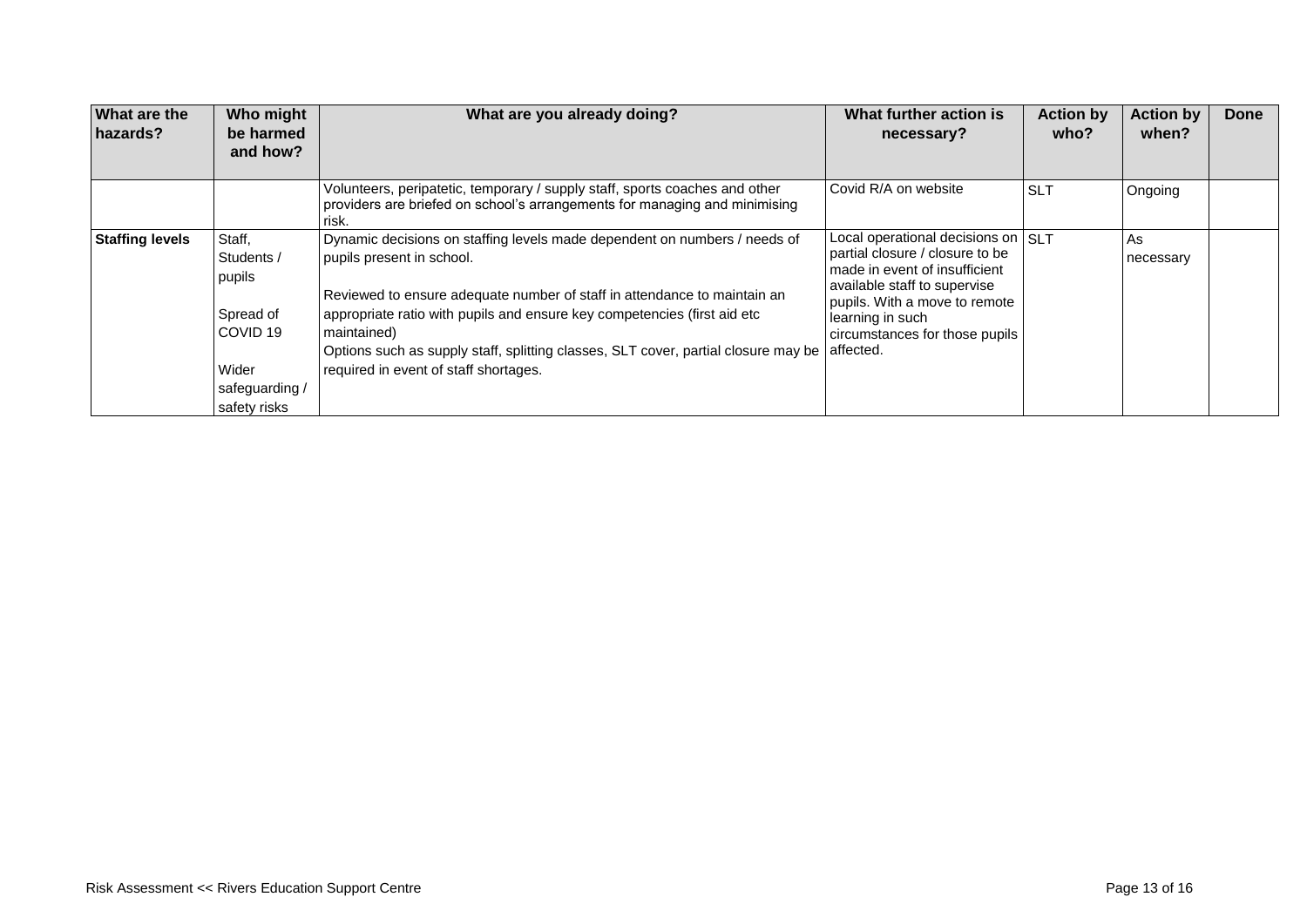#### **Previous revisions**

**Rev 1:** updated template following issue of Government advice on July 2nd

[Actions for schools during coronavirus outbreak'](https://www.gov.uk/government/publications/actions-for-schools-during-the-coronavirus-outbreak)

**Rev 2**: 16/07/20 updates to swimming pool section following confirmation of re-opening from 25<sup>th</sup> July, additional controls added to hire / lettings, some other minor changes;

**Rev 3:** 13/08/20 updated to take account in changes in national advice regarding face coverings

**Rev 4:** 01/09/20 updated following updated [DfE guidance on full opening](https://www.gov.uk/government/publications/actions-for-schools-during-the-coronavirus-outbreak/guidance-for-full-opening-schools) (28/8/20), [face](https://www.gov.uk/government/publications/face-coverings-in-education)  [coverings in education](https://www.gov.uk/government/publications/face-coverings-in-education) (year 7 and above), testing kits and DfE guidance on [extra curricular](https://www.gov.uk/government/publications/protective-measures-for-holiday-or-after-school-clubs-and-other-out-of-school-settings-for-children-during-the-coronavirus-covid-19-outbreak/protective-measures-for-out-of-school-settings-during-the-coronavirus-covid-19-outbreak)  [activity](https://www.gov.uk/government/publications/protective-measures-for-holiday-or-after-school-clubs-and-other-out-of-school-settings-for-children-during-the-coronavirus-covid-19-outbreak/protective-measures-for-out-of-school-settings-during-the-coronavirus-covid-19-outbreak)

**Rev 5:** 09/10/20 updated link to reporting of positive cases, use of NHS COVID-19 app and link to supplementary hire conditions added, updated Association of PE links added, changes from previous version highlighted in yellow.

**Rev 6:** 04/11/20 updated following revised DfE guidance (22/10/20) and [New national](https://www.gov.uk/guidance/new-national-restrictions-from-5-november)  [restrictions](https://www.gov.uk/guidance/new-national-restrictions-from-5-november) from November 5<sup>th</sup> until 2<sup>nd</sup> December (See also How New National Restrictions to control the spread of coronavirus (COVID-19) impact education, childcare and children's social care settings [https://www.gov.uk/guidance/education-and-childcare-settings-new](https://www.gov.uk/guidance/education-and-childcare-settings-new-national-restrictions-from-5-november-2020)[national-restrictions-from-5-november-2020\)](https://www.gov.uk/guidance/education-and-childcare-settings-new-national-restrictions-from-5-november-2020)

19/11/20 – minor addition only to clarify extracurricular activities / clubs can include activities related to PE, sport, music etc. where this is to enable parents / carers to work etc.

**Rev 7**: 01/12/20 Applicable from 2nd December updated to reflect end of national restrictions and Hertfordshire entering tier 2. Also maximum group size of 15 for singing / playing wind/ brass instruments removed and section on music revised.

14/12/20 minor update to reflect change in self-isolation period for close contacts from 14 days to 10 days with self-isolation period beginning on the day after exposure, a test or the start of symptoms.

**Rev 8**: 15/12/20 update to reflect the following District / Borough Councils moving into tier 3 very high alert on 12:01am on 16th December: Broxbourne, Hertsmere, Three Rivers, Watford See<https://www.gov.uk/guidance/full-list-of-local-restriction-tiers-by-area> **;** 

17/12/20 **-** minor update to reflect all of Hertfordshire entered tier 3 as from 00:01 Saturday 19th December

**Rev 9**: 23/12/20 update to reflect Hertfordshire entering tier 4 as from Sunday 20th December, CEV staff and students to shield, suspension of hires in line with national guidance, offer of lateral flow testing from 1<sup>st</sup> week in January.

**Rev 10**: 04/01/21 updated in line with revised national [guidance on return in January 2021](https://www.gov.uk/government/publications/schools-and-childcare-settings-return-in-january-2021/schools-and-childcare-settings-return-in-january-2021) and Contingency framework implementation this applies to Schools in Broxbourne, Watford , Three Rivers and Hertsmere [https://www.gov.uk/government/publications/coronavirus-covid-](https://www.gov.uk/government/publications/coronavirus-covid-19-contingency-framework-for-education-and-childcare-settings)[19-contingency-framework-for-education-and-childcare-settings](https://www.gov.uk/government/publications/coronavirus-covid-19-contingency-framework-for-education-and-childcare-settings) changes highlighted in yellow

**Rev 11** 06/01/21 updated to remove reference to tiered system and announcement on 4<sup>th</sup> January of a national lockdown for all England

08/01/21 minor addition to make clear Schools can where required continue to engage supply and peripatetic teachers during this period.

03/02/21 updated broken AfPE hyperlink, added links to lateral flow testing risk assessment (No changes to the risk assessment required from the updated DfE guidance 'Restricting [attendance during the national lockdown schools'](https://assets.publishing.service.gov.uk/government/uploads/system/uploads/attachment_data/file/957766/Restricting_attendance_during_the_national_lockdown-_schools.pdf) (2/2/21))

Risk Assessment << Rivers Education Support Centre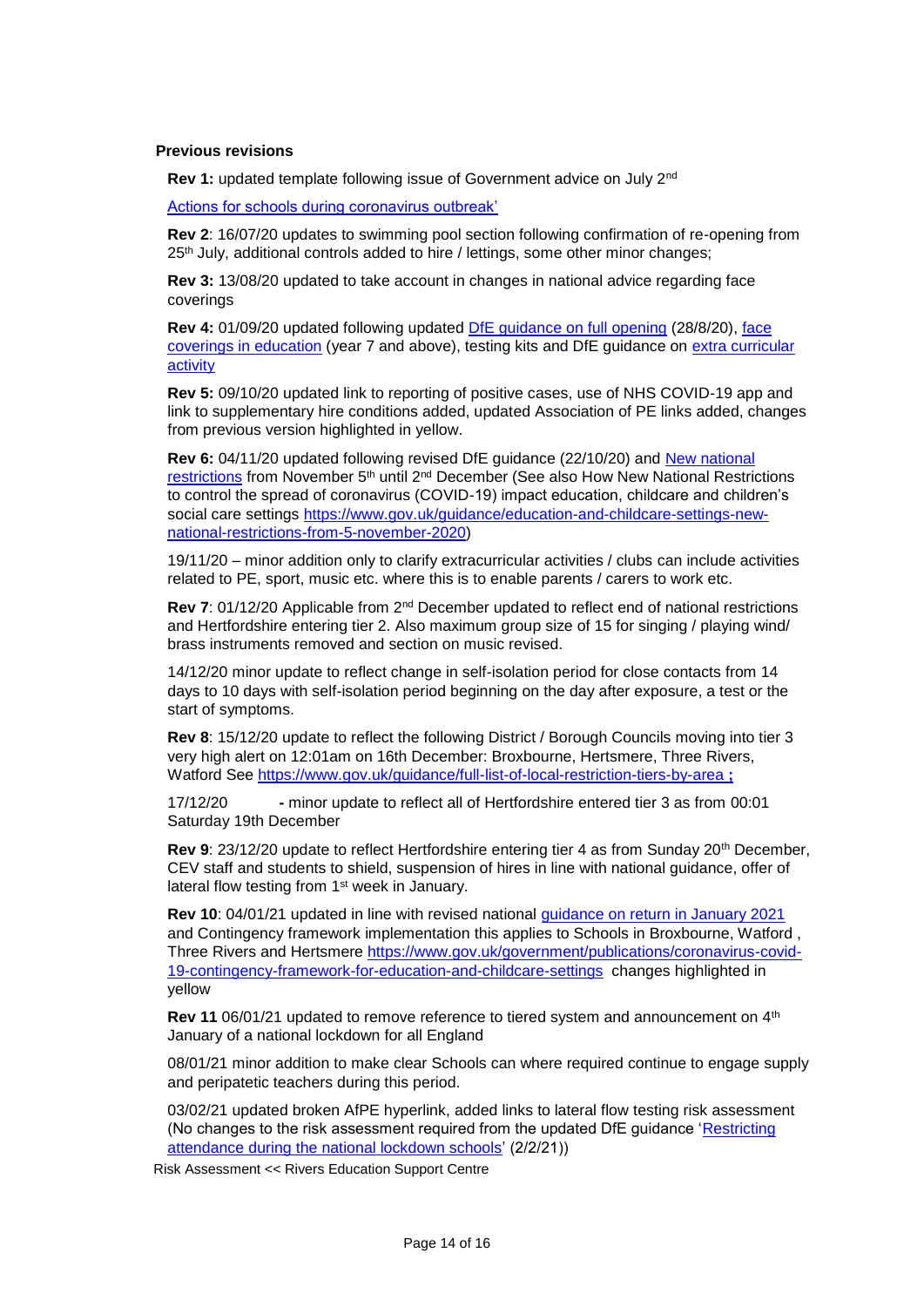**Rev 12** 23/02/1 updated to reflect new DfE guidance applicable from March 8th [https://www.gov.uk/government/publications/actions-for-schools-during-the-coronavirus](https://www.gov.uk/government/publications/actions-for-schools-during-the-coronavirus-outbreak)[outbreak](https://www.gov.uk/government/publications/actions-for-schools-during-the-coronavirus-outbreak)

Take this opportunity to review and refresh all your now 'normal' measures on site, ensure that any signage and floor markings which may have faded / lost their impact are reinstated and re-communicate the importance for staff and children of social distancing, wearing of face coverings, hand hygiene and maintaining ventilation.

**Rev 13** 01/04/21 review following updated DfE guidance and pause in shielding for CEV individuals from 31st March

**Rev 14 12/05/21** reviewed following revised DfE guidance of May 10<sup>th</sup> to reflect step 3 of roadmap (from May 17th) changes made relate mainly to face coverings, educational visits and wraparound / extra-curricular activity.

#### **Relevant links**

Guidance for educational settings <https://www.gov.uk/government/collections/guidance-for-schools-coronavirus-covid-19>

Actions for schools COVID operational guidance [https://www.gov.uk/government/publications/actions-for-schools-during-the-coronavirus](https://www.gov.uk/government/publications/actions-for-schools-during-the-coronavirus-outbreak/guidance-for-full-opening-schools)[outbreak/guidance-for-full-opening-schools](https://www.gov.uk/government/publications/actions-for-schools-during-the-coronavirus-outbreak/guidance-for-full-opening-schools)

Contingency Framework [https://www.gov.uk/government/publications/coronavirus-covid-19](https://www.gov.uk/government/publications/coronavirus-covid-19-contingency-framework-for-education-and-childcare-settings) [contingency-framework-for-education-and-childcare-settings](https://www.gov.uk/government/publications/coronavirus-covid-19-contingency-framework-for-education-and-childcare-settings)

Protective measures for holiday and after-school clubs

[https://www.gov.uk/government/publications/protective-measures-for-holiday-or-after-school](https://www.gov.uk/government/publications/protective-measures-for-holiday-or-after-school-clubs-and-other-out-of-school-settings-for-children-during-the-coronavirus-covid-19-outbreak#consider-group)[clubs-and-other-out-of-school-settings-for-children-during-the-coronavirus-covid-19](https://www.gov.uk/government/publications/protective-measures-for-holiday-or-after-school-clubs-and-other-out-of-school-settings-for-children-during-the-coronavirus-covid-19-outbreak#consider-group) [outbreak#consider-group](https://www.gov.uk/government/publications/protective-measures-for-holiday-or-after-school-clubs-and-other-out-of-school-settings-for-children-during-the-coronavirus-covid-19-outbreak#consider-group)

Cleaning after a positive / symptomatic case on site Cleaning of non-healthcare settings [https://www.gov.uk/government/publications/covid-19](https://www.gov.uk/government/publications/covid-19-decontamination-in-non-healthcare-settings) [decontamination-in-non-healthcare-settings](https://www.gov.uk/government/publications/covid-19-decontamination-in-non-healthcare-settings)

Guidance on infection prevention and control for COVID-19 [https://www.gov.uk/government/publications/wuhan-novel-coronavirus-infection-prevention](https://www.gov.uk/government/publications/wuhan-novel-coronavirus-infection-prevention-and-control)[and-control](https://www.gov.uk/government/publications/wuhan-novel-coronavirus-infection-prevention-and-control)

First aid guidance [https://www.gov.uk/government/publications/novel-coronavirus-2019-ncov](https://www.gov.uk/government/publications/novel-coronavirus-2019-ncov-interim-guidance-for-first-responders/interim-guidance-for-first-responders-and-others-in-close-contact-with-symptomatic-people-with-potential-2019-ncov)[interim-guidance-for-first-responders/interim-guidance-for-first-responders-and-others-in-close](https://www.gov.uk/government/publications/novel-coronavirus-2019-ncov-interim-guidance-for-first-responders/interim-guidance-for-first-responders-and-others-in-close-contact-with-symptomatic-people-with-potential-2019-ncov)[contact-with-symptomatic-people-with-potential-2019-ncov](https://www.gov.uk/government/publications/novel-coronavirus-2019-ncov-interim-guidance-for-first-responders/interim-guidance-for-first-responders-and-others-in-close-contact-with-symptomatic-people-with-potential-2019-ncov)

<https://www.sja.org.uk/get-advice/first-aid-advice/covid-19-advice-for-first-aiders/>

CPR on adults https://www.sja.org.uk/get-advice/first-aid-advice/unresponsive-casualty/how-todo-cpr-on-an-adult/

Stay at home guidance

<https://www.gov.uk/government/publications/covid-19-stay-at-home-guidance>

Test and trace [https://www.gov.uk/guidance/maintaining-records-of-staff-customers-and](https://www.gov.uk/guidance/maintaining-records-of-staff-customers-and-visitors-to-support-nhs-test-and-trace)[visitors-to-support-nhs-test-and-trace](https://www.gov.uk/guidance/maintaining-records-of-staff-customers-and-visitors-to-support-nhs-test-and-trace)

Risk Assessment << Rivers Education Support Centre